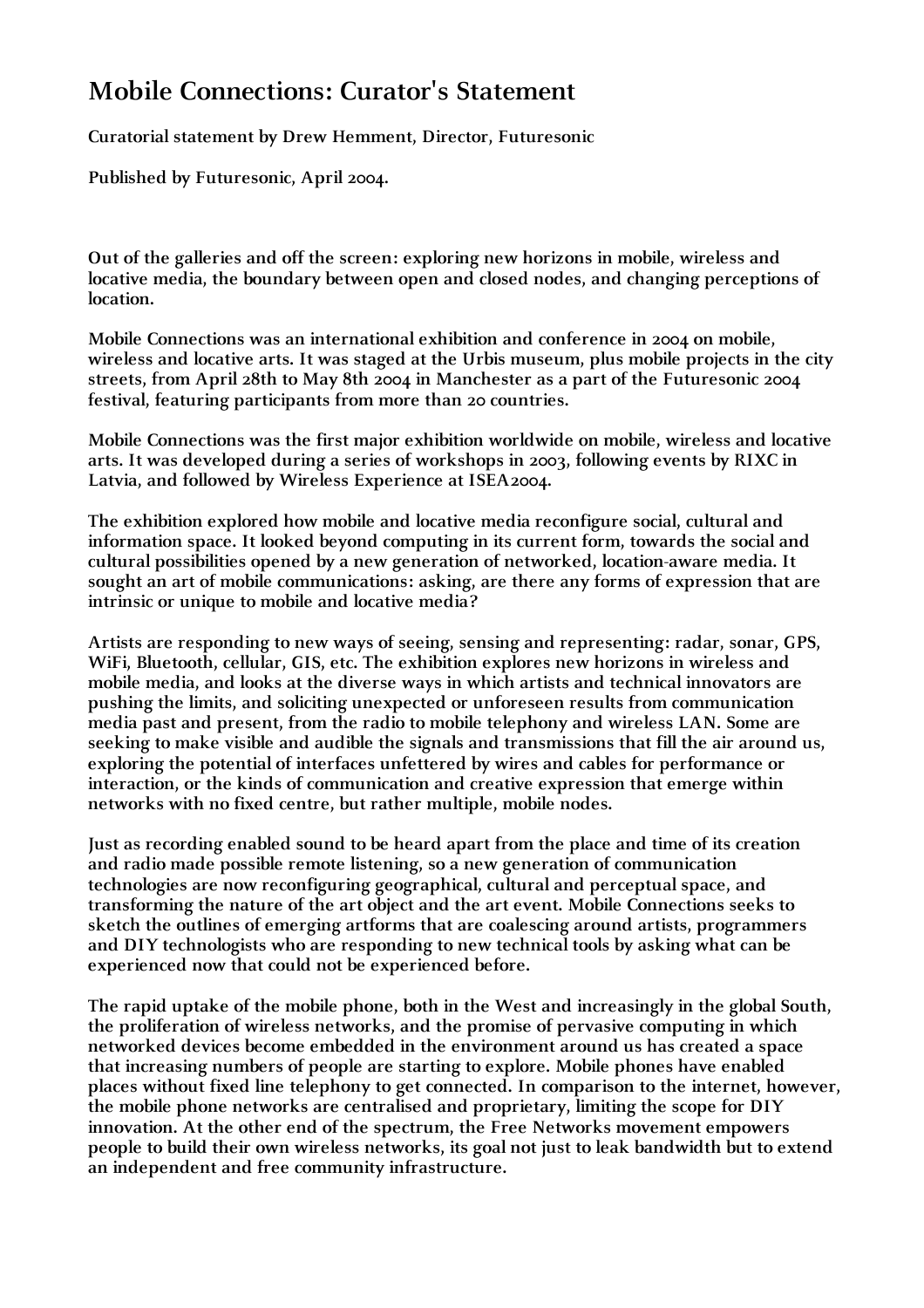**Grass roots movements of artists and technologists are opening up new horizons. An area that has caught the imagination of many is the emergent field of Locative Media. Rather than distance becoming irrelevant, location has become key in mobile communications, because when you are on the move, you need information relevant to where you are. Assigning data with spatial coordinates so that it can be accessed from particular points, Locative Media explores how networked mobile devices, when combined with positioning technologies such as GPS, may be used for social communication and organisation, or for artistic interventions in which geographical space becomes its canvas.**

**The question of location within art is by no means new. Mobile Connections will also explore how location is approached in other artforms, and issues such as material embodiment and the resonant qualities of a space. It will feature sound and media art projects that enable place and the urban environment to be experienced in different ways, including the Location site specific sound installations, and projects that enable the city to be navigated through sound.**

**Drew Hemment April 2004**

## **Mobile Connections Exhibition Themes**

**Mobile Connections seeks to balance artistic visions that open new perspectives on the technologies and their social implications, hands-on tool building sessions, and discussions of the processes involved in producing art for wireless environments. The artists and projects featured explore a number of interrelated themes:**

## **Radiation is all around us**

**In SIGNAL\_SEVER! - TRANSIGNAL 1 musicians, visual artists and high frequency and satellite telecommunications experts explore the radio zones of the electromagnetic spectrum, and Telenono by Rupert Griffiths brings the radiation that is all around us into view by creating a negative image - an installation built to look like a phone box that is sealed off from all radiation, offering true radio silence.**

#### **Wireless World**

**Disembodied Voices by Jody Zellan is a web based project examining the connected - but disembodied - voices that populate modern telecommunications, and Auto Mobile by the Center for Knowledge Societies is a short film that tracks changes in the use of mobile phones by autorickshaw drivers within the urban culture of Bangalore.**

#### **Art Unplugged**

**the-phone-book Limited and Tim Cole of the Tao Group explore the mobile phone as a creative medium - taking the limited technical resources as a creative starting point, or pushing the frame to generate high quality live sounds on-the-fly - while Katherine Moriwaki explores ad hoc networking, where connections are made directly between individual devices, so that data can hop from one to another without needing to be routed through a central point.**

#### **Wireless Interface**

**Come Closer by squidsoup explores how wireless technologies offer non-restrictive interfaces that enable interaction free from cables and physical connections, Christa Sommerer and Laurent Mignonneau discuss the use of magnets to introduce a sense of tactility and touch at the interface between the body and the nearest node, Schminky explores gaming in wireless environments, and the Soundbeam sensing technology - also featured in the futureDJ event offers a gestural interface for composition and performance.**